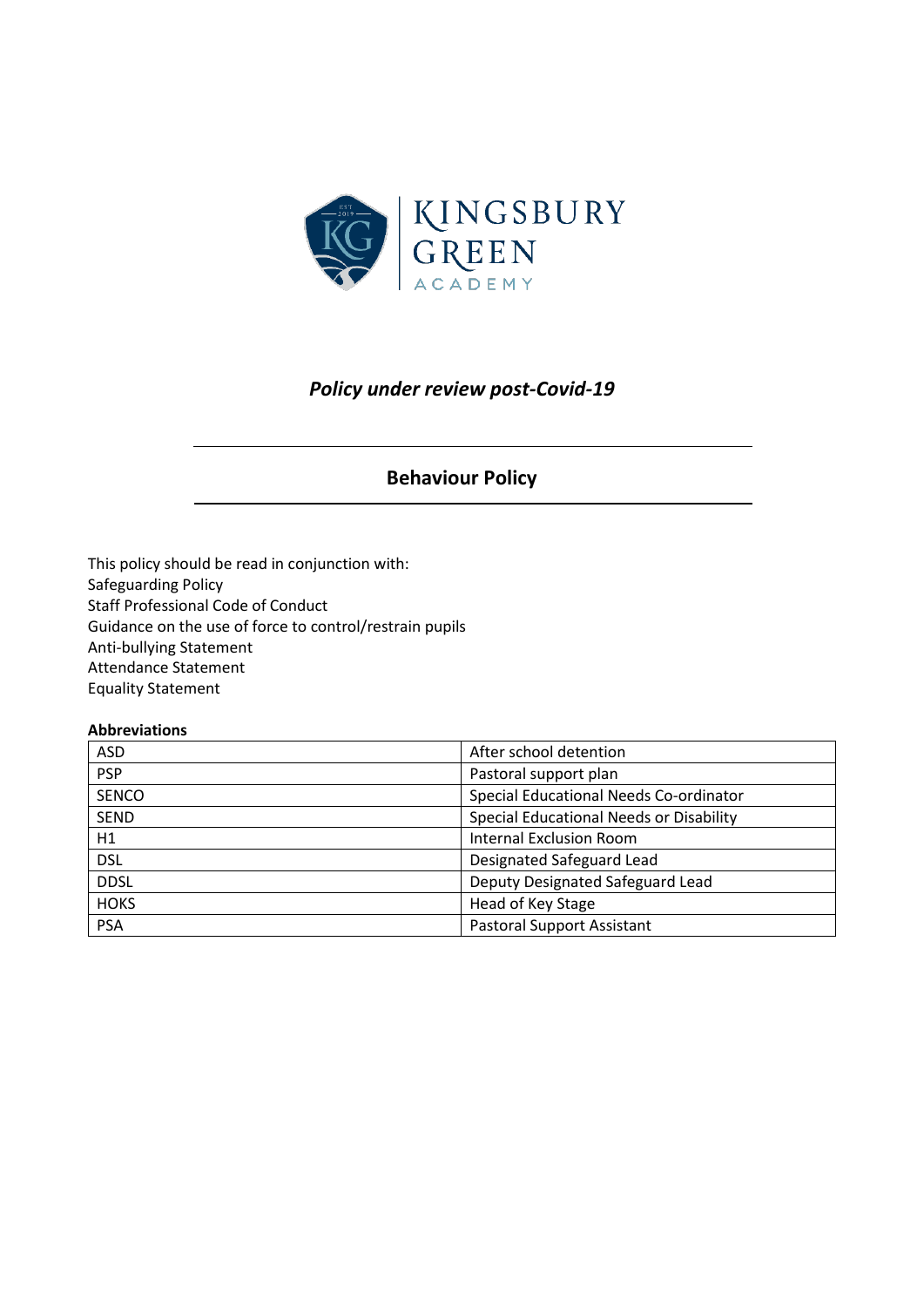# **Introduction**

The vast majority of students at Kingsbury Green Academy are well behaved. However, there are occasions when students fail to meet our high expectations and intervention is required. The aim of this document is to give clarity to all students, members of staff and parents of the behaviour policy if a student fails to meet the expectations of the school. It should be remembered when reading this policy that it is used much less than the school praise system.

# **Vision**

The vision at Kingsbury Green Academy is to be an outstanding centre for learning, built around our values of respect, resilience and responsibility. Students will show respect to one another, the staff and the school environment through acts of kindness, so that every person feels safe and has a sense of belonging to the school community. Whilst at the school, students will be supported to develop their own levels of resilience to ensure they can meet the inevitable challenges they will face along their learning journey. Students will always be expected to take responsibility for their own learning journey and conduct whilst at the school. At the end of their time at the school, students will be resilient with strong communication skills, organisation, drive and initiative to be our future leaders. This will lead to examination success that unlocks the door to their future.

# **The pillars of the KGA behaviour policy**

- A calm and purposeful environment, where everyone feels safe
- An expectation of the highest standards of behaviour to achieve an environment where outstanding teaching and learning can take place
- Systems that are clear to all stakeholders and that identify issues quickly, followed by effective intervention and support
- Clear communication between the school and home to ensure an effective relationship to promote the very best behaviour from individual students.

# **Expectations of the school policy and staff**

- Consistent, calm, adult behaviour
- First attention of best conduct. This is a staff mind set, that looks to celebrate students' achievement first.
- Consistent routines, which create clarity and consistency amongst all stakeholders.
- Restorative conversations to repair broken relationships

# **Expectations of Parents/Carers**

A crucial element of ensuring outstanding behaviour at Kingsbury Green Academy is the relationship between the school and the parents/carers. Therefore, the school expects parents/carers to support the school by:

- Supporting their child to fulfil their responsibilities as a student at Kingsbury Green Academy
- Attending all relevant parental meetings
- Communicating constructively with the school by telephone, email or letter
- Supporting decisions taken by the school to uphold the highest expectations and promote good behaviour

#### **Expectations of students**

Students:

- Show respect to all staff, their peers and the school environment at all times
- Take responsibility and are accountable for their actions
- Show resilience and learn from their errors, following reflection and restorative conversations

#### **KGA Systems**

The KGA behaviour systems are broken down into three types:

- 1. Behaviour in the classroom
- 2. Outside of the classroom
- 3. Other serious types of behaviour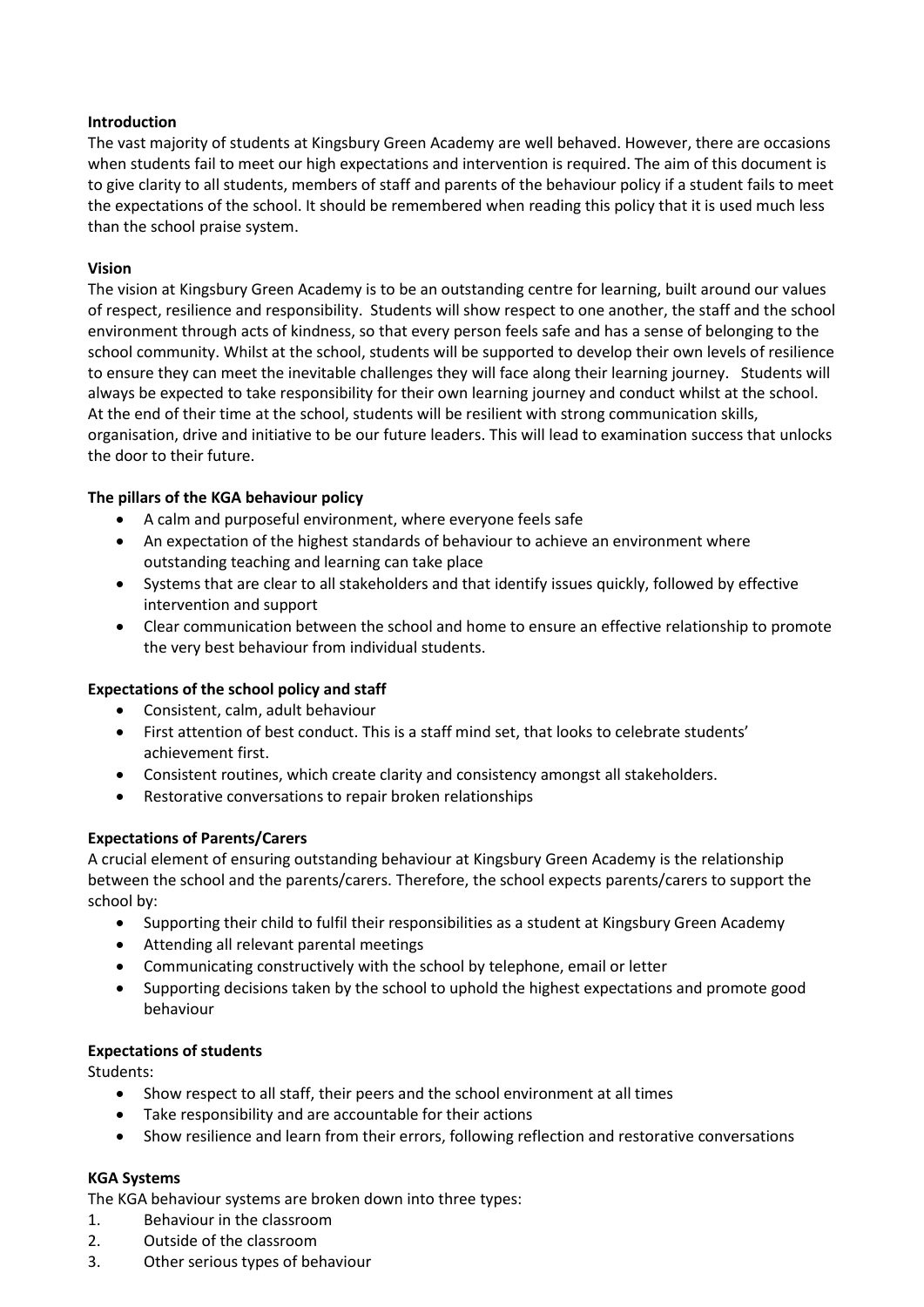# **1. Behaviour in the classroom**

In every lesson, every student is expected to:

- Enter the classroom and be seated when invited to do so by the member of staff leading the lesson
- Sit silently whenever the register is taken
- Listen in silence whilst the teacher is talking
- Not shout out answers
- Work hard without disrupting any other students' learning
- Politely follow all instructions from the teacher, and at the first time of asking

Every teacher will enforce these expectations in their class and within their own established systems. These systems will be made clear at the start of the year by the teacher during an "establishment" lesson. Students will record these systems in their exercise books at the start of the school year and the teacher will often revisit the systems to remind students. In some practical- based subjects, the established rules will be displayed centrally (e.g. in changing rooms, in workshops etc).

If a student fails to meet any of these expectations, the teacher will clearly tell the student that they have received a warning, and this warning will be recorded on the board. The warning cannot be withdrawn by the teacher as an incentive to improve behaviour. If the student fails to meet the expectations for a second time in a lesson, then they will be sent to H1, where they will spend the rest of the lesson and will receive an after school detention (ASD). The teacher will email H1 with the name of the student and a brief reason (e.g. disruption) and log on the computer system (SIMS). The student has 5 minutes from the teacher emailing to independently arrive at H1 or they will receive a fixed term exclusion of one day. If a student is in a PE lesson, extra time will be given for them to get changed.

The teacher will not give scattergun warnings. If a student is given a warning, they could possibly show secondary behaviour (e.g. a negative reaction to the decision) but this should not result in an immediate removal from class, unless their reaction is extreme. The student should be given time to reflect on their behaviour and make the correct choice. However, if the behaviour persists then the student should be removed.

When a student arrives in H1, they will complete a reflection sheet and then complete work based in H1. The students will complete the rest of the lesson in H1 and then return at 3pm for their ASD until 4pm on the day of the incident. The school will notify parents/carers that their child will be staying in school until 4pm. If a student is sent to H1 after lunch, then they will complete their ASD the next day. If a student is sent out of a second lesson in the same day, they will spend the rest of the day in H1. Also, if a student fails to leave the classroom orderly or meet the expectations of H1 when they arrive then it will be considered whether they should stay in H1 for the rest of the day.

#### **Restorative Conversations**

When a student has been sent out of a classroom to H1, there has been a breakdown in the studentteacher relationship. There may be one or several reasons for this, but the cause of the breakdown must be addressed and resolved. This will be through a restorative conversation.

The expectation is that the member of staff will meet the student before the end of their time in H1, normally between 3pm and 3.15pm, unless there are exceptional circumstances. The meeting will answer six key questions.

- 1. What happened?
- 2. What were you thinking at the time?
- 3. What have you thought since?
- 4. How did this make people feel?
- 5. Who has been affected and how?
- 6. What should we do to put things right/ how can we do things differently in the future?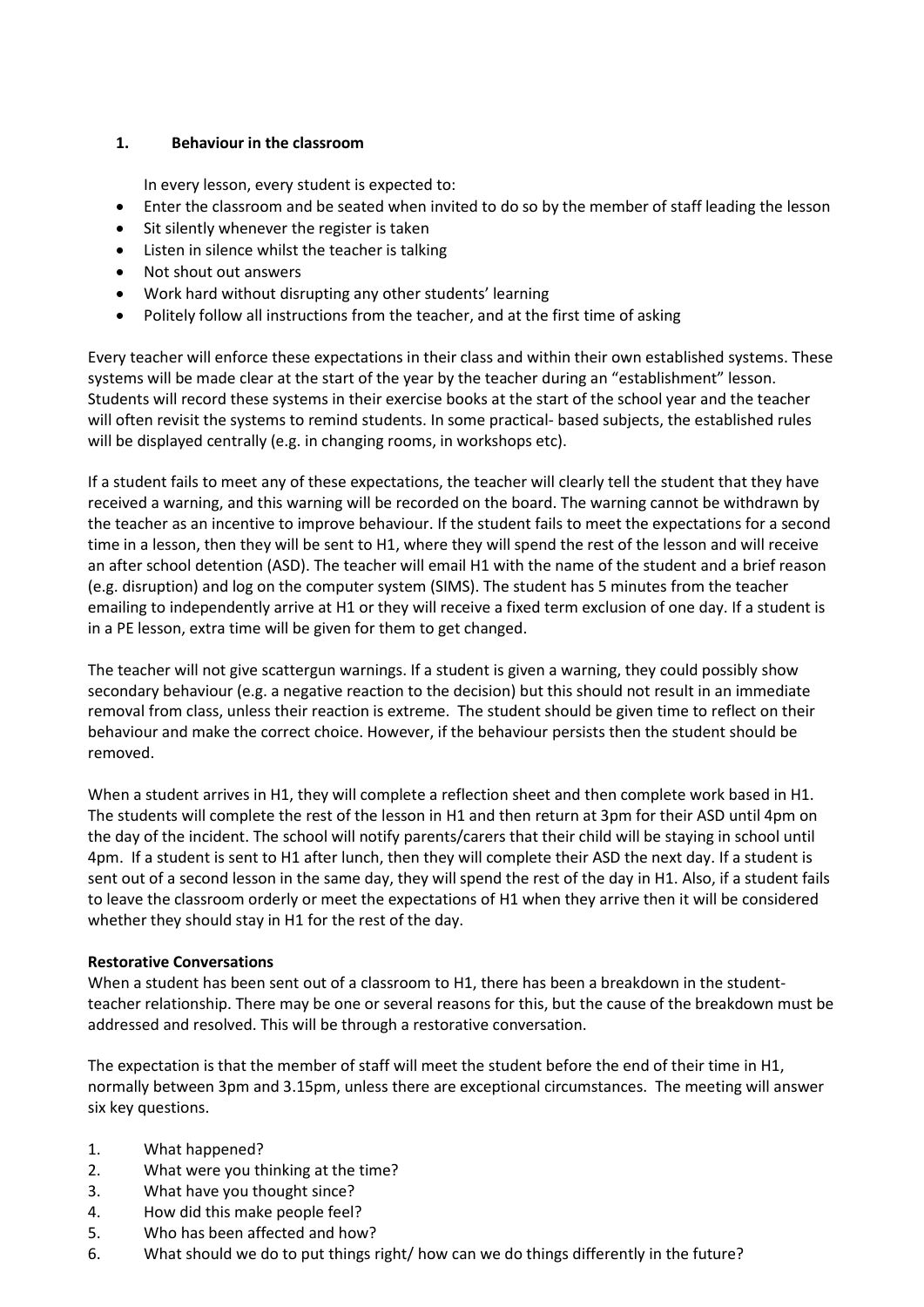The restorative conversation will determine what the student did wrong, how their behaviour disrupted the learning and how it can be avoided in the next lesson. If appropriate, another adult will be asked to join the conversation.

# **H1**

A student will be sent to H1 if they:

- Continue to disrupt learning after a warning from a member of staff
- Are rude or defy a member of staff, having already been warned about this
- Fail to attend an after-school detention
- Are involved in a serious incident or are under investigation

If a student fails to follow the expectations of H1 they will, in more serious cases, be excluded or will be required to repeat the day in H1.

#### **Behaviour in the classroom**

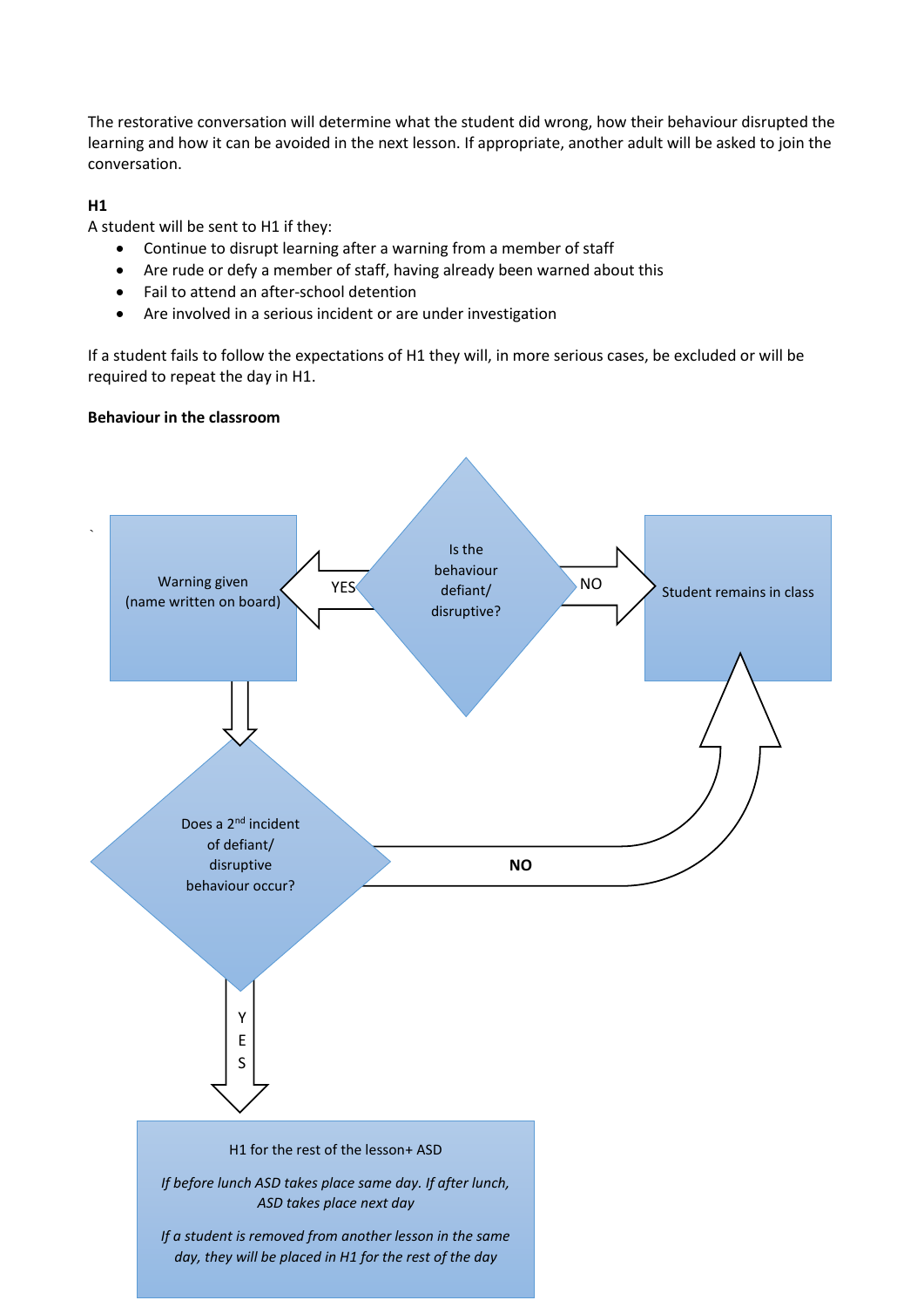# **2. Behaviour outside of the classroom**

#### **Conduct card**

 In Years 7-11, every student is expected to carry a conduct card at all times whilst at school. If a student fails to meet any of the following expectations during the school day, then a member of staff will record a conduct point on the conduct card.

- Failure to show respect to fellow students, adults or the school environment
- Uniform (for issues not resolved by a yellow slip e.g. untucked shirt)
- Failing to follow Instructions
- Lateness to lessons
- Locality (in the wrong place at the wrong time)

 Tutors will check the conduct card during Tutor Time. If the student receives 5 conduct points then they will be issued with an after-school detention between 3pm and 4pm. The tutor will notify the student of the day of their detention. If a student has 5 conduct points and then receives another, the teacher will add this conduct point to the old card, and then when the new card is issued, the conduct points will be transferred.

 If a student fails to show a teacher their card or walks away defiantly, they will automatically be placed in H1 for 5 lessons and an ASD. If a student loses the card then they will receive an ASD, unless there are exceptional circumstances. The card will be re-issued by the tutor with the same number of conduct points that the previous card had. If a student loses the card during the school day, then they should attend the student hub where a new card will be issued. The student hub will notify the tutor to arrange the ASD and so that the tutor is aware that they need to transfer any conduct points to the new card.

A student will receive a conduct card ASD detention if:

- They receive 5 conduct points on their card.
- They lose their card and cannot show it to a member of staff when requested. Exceptional circumstances will be considered.

#### **Equipment**

At Kingsbury Green Academy, every student is expected to independently prepare themselves for the school day by bringing the correct equipment. All students are expected to bring a pencil case that includes at least two blue/black pens, a pencil and a ruler. If students are found without their pencil cases, they will automatically receive a lunchtime detention. Checks will be carried out in tutor time and students will leave the tutor room ready to start the school day. The PE and Technology departments will have similar systems for students remembering their PE kit and food ingredients.

#### **Hair**

No extreme hairstyle or unnatural hair colour is allowed. This includes tramlines, Mohican or a completely shaved style. If a student has a haircut similar to these styles, then they will be placed in H1 until the style/colour conforms to the school's expectations.

Students with long hair must tie it back for PE, Technology and Science lessons.

#### **Headphones**

Headphones are not allowed on display in school unless permission has been given by a teacher in a lesson (e.g. to listen to a language activity in MFL). If headphones are seen in use or displayed on a student's person whilst in school, then they will be confiscated until the end of the school day, when the student may collect them from the Student Hub. The student will also receive a conduct point on their card.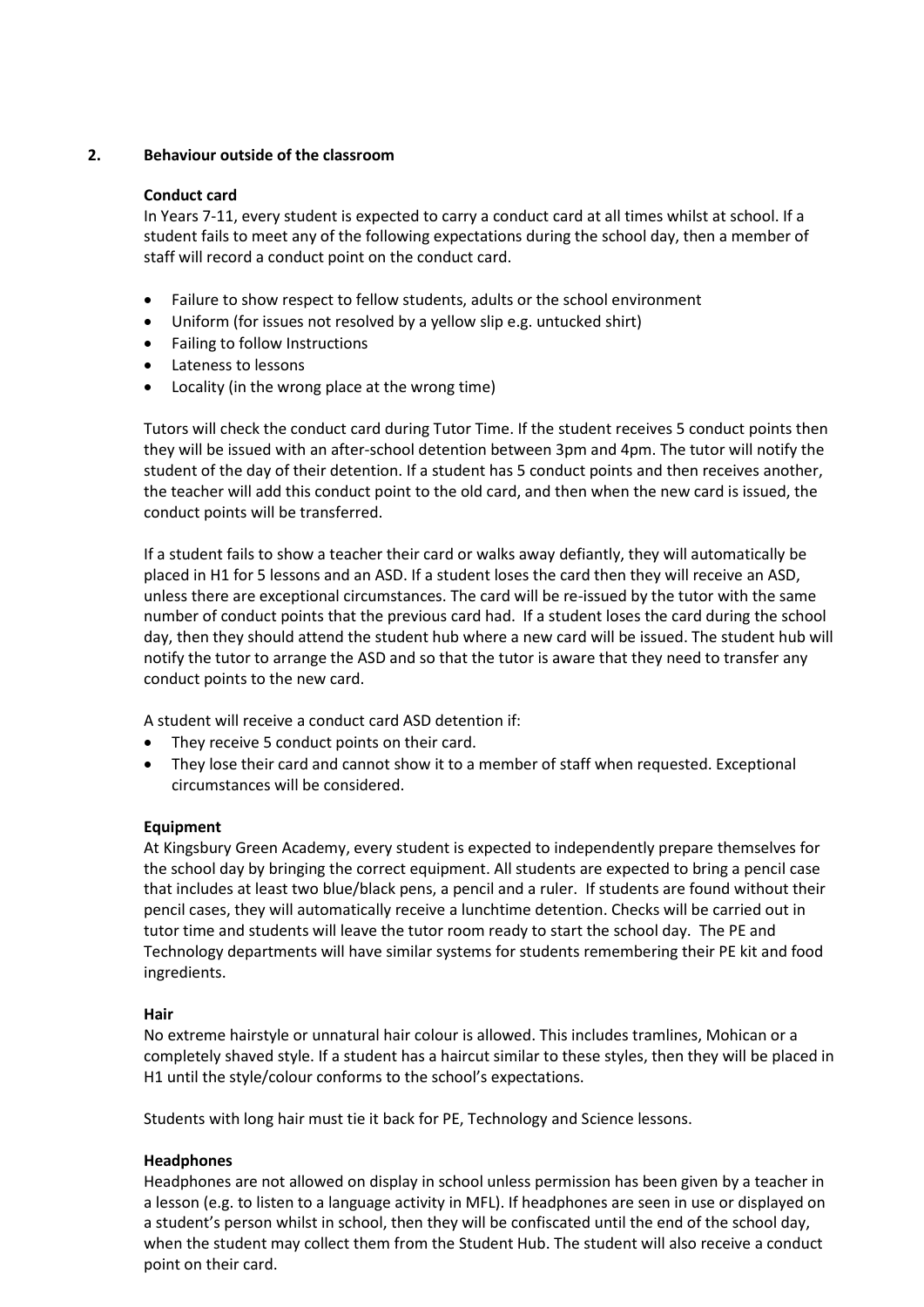Sixth formers are only allowed to use their headphones in the sixth form centre. They should not be using them around the school site.

#### **Hoodies and Sweatshirts**

For students in years 7-11, hoodies or non-KGA sweatshirts are not allowed in school. If seen, then the hoodie or sweatshirt will be confiscated until the end of the school day, when the student can collect it from the Student Hub. If the offence is repeated, parents/carers will be expected to collect the item. The student will also receive a conduct point on their card.

The classification of a hoodie is at the discretion of the school.

During cold and wet weather, students are encouraged to wear a waterproof and warm coat. This coat can be worn to school, during break and lunch, between lessons and after school. However, it must be taken off during tutor periods and in lessons.

#### **Jewellery/Piercings**

In Years 7-11, the only jewellery that is acceptable is a wristwatch (not a smart watch or watch that can connect to the internet), a plain cross and chain, one signet ring and one pair of small plain gold or silver single stud earrings. These must *only* be worn in the ear or tragus position. Any other form of jewellery is not allowed. Kingsbury Green Academy does not allow facial piercings of any kind, including transparent retainers. Students are not permitted to simply cover a piercing with a plaster or similar. Students will be asked to remove any other jewellery/piercings and hand them in to the member of staff. The jewellery will be confiscated until the end of the school day and students can collect it at 3pm from the Student Hub. If the offence is repeated, parents/carers will be asked to pick up the piece of jewellery.

If a student refuses to remove the piercings, then they will be in H1 until the situation is rectified.

#### **Lateness to school**

Punctuality is not only a key skill for employability, but also an important life skill. All students are expected to be in school at 8.30am. Any student arriving after 8.30am will receive a lunchtime detention for 20 minutes that day. If they fail to attend this detention, then they will receive an ASD. If a student is late to tutor period, this will also be treated as a late to school and students will receive a lunchtime detention. In exceptional circumstances, parents can contact the school explaining the reason for the lateness and the school will consider whether a student is still required to attend a detention. In exceptional circumstances, some students will have an agreed later start to school, but this is only after consultation and approval from the school.

#### **Make-up**

Students must not wear any make up, which is easily detectable. No coloured nails or extended nails of any type are allowed. Eyelash extensions are also not allowed. Students will be asked to remove these items and will not be allowed to return to class until this is completed.

#### **Mobile Phones**

Students are not allowed to use their mobile phones during the school day. If a phone is seen, used or heard during the school day by a member of staff, then it will be confiscated until the end of the school day when students can collect it from the Student Hub. If the offence is repeated, parents/carers will be asked to come in and collect it. In some lessons, a teacher may feel that the mobile can support the learning of the classroom. If this takes place the teacher will clearly state that mobile phones can be used for the task of the learning.

#### **Uniform**

At Kingsbury Green Academy we place an emphasis on pride in our community. A visible indication of this is in the standard of students' uniform. We feel that a uniform instils pride, a sense of identity and support for the ethos of Kingsbury Green Academy.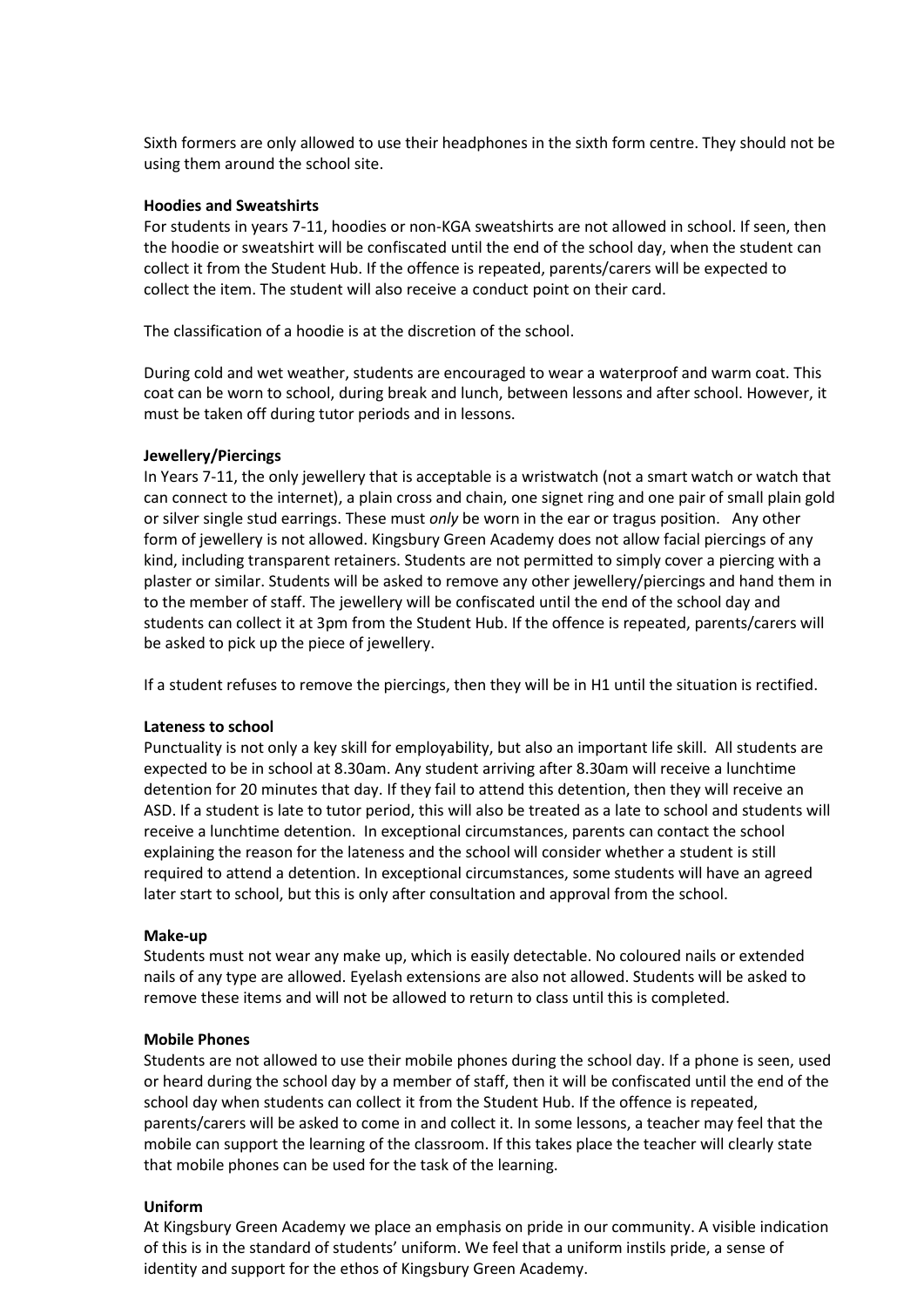Students must be wearing the correct uniform, as outlined below.

- White school shirt/blouse (tucked in)
- School tie, 30cm length from the knot
- School blazer (compulsory)
- School grey V-neck jumper that must be from our school stockists (optional)
- Grey/black socks
- Low heeled shoes (no logos, trainers, boots, canvas shoes or pumps). Please see the photograph below for further guidance.
- Grey loose fitting trousers or a knee length checked skirt from our school stockists (compulsory)
- Dark belt (if chosen to wear one)



The school blazer will be worn at all times between lessons and outside of the classroom, apart from at break and lunch. Blazers can be taken off in the classroom with the teacher's permission.

There will be occasions when a student's uniform is incorrect because it is lost or broken. This will have been communicated by the parent/carer to the school. In this circumstance, the school will issue a yellow slip that identifies the issue and a date for correcting it. The yellow slip should be shown to any member of staff who questions a student's uniform. The school will communicate with parents/carers to agree on the timescale for resolving the issue of the incorrect item.

If a student arrives at school without the correct uniform and without correspondence from parents/carers as an explanation, then they will receive a lunchtime detention. The student will also receive a yellow slip that indicates that a detention has been given. If a student arrives with correspondence from parents/carers then they will be issued a yellow slip with an agreed date for resolving the uniform issue. If a student is found with incorrect uniform during the school day and no yellow slip, then the student should be sent to the Student Hub where a yellow slip will be issued.

The flow diagram on the next page, identifies the uniform system and the role of the yellow slip and conduct card.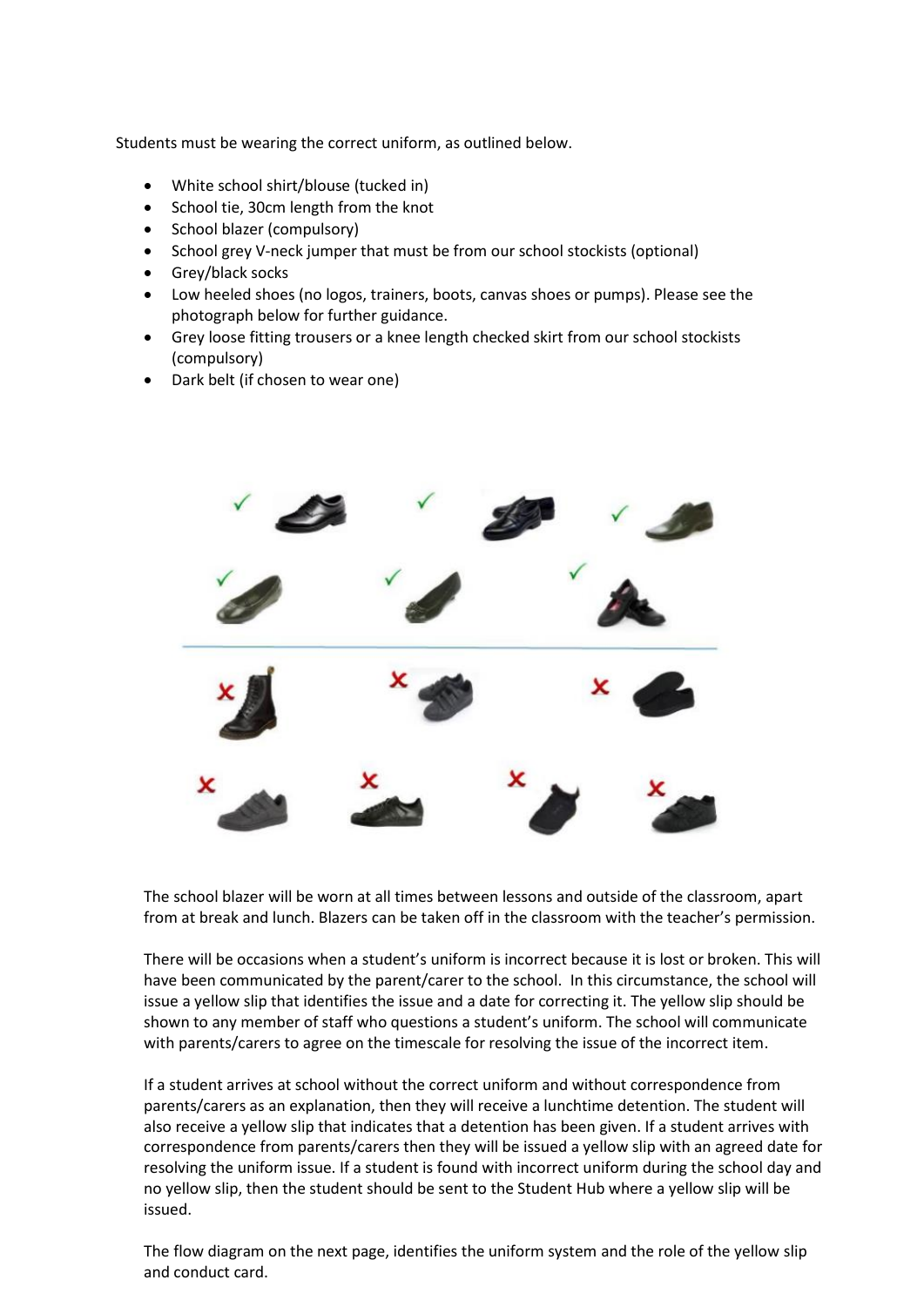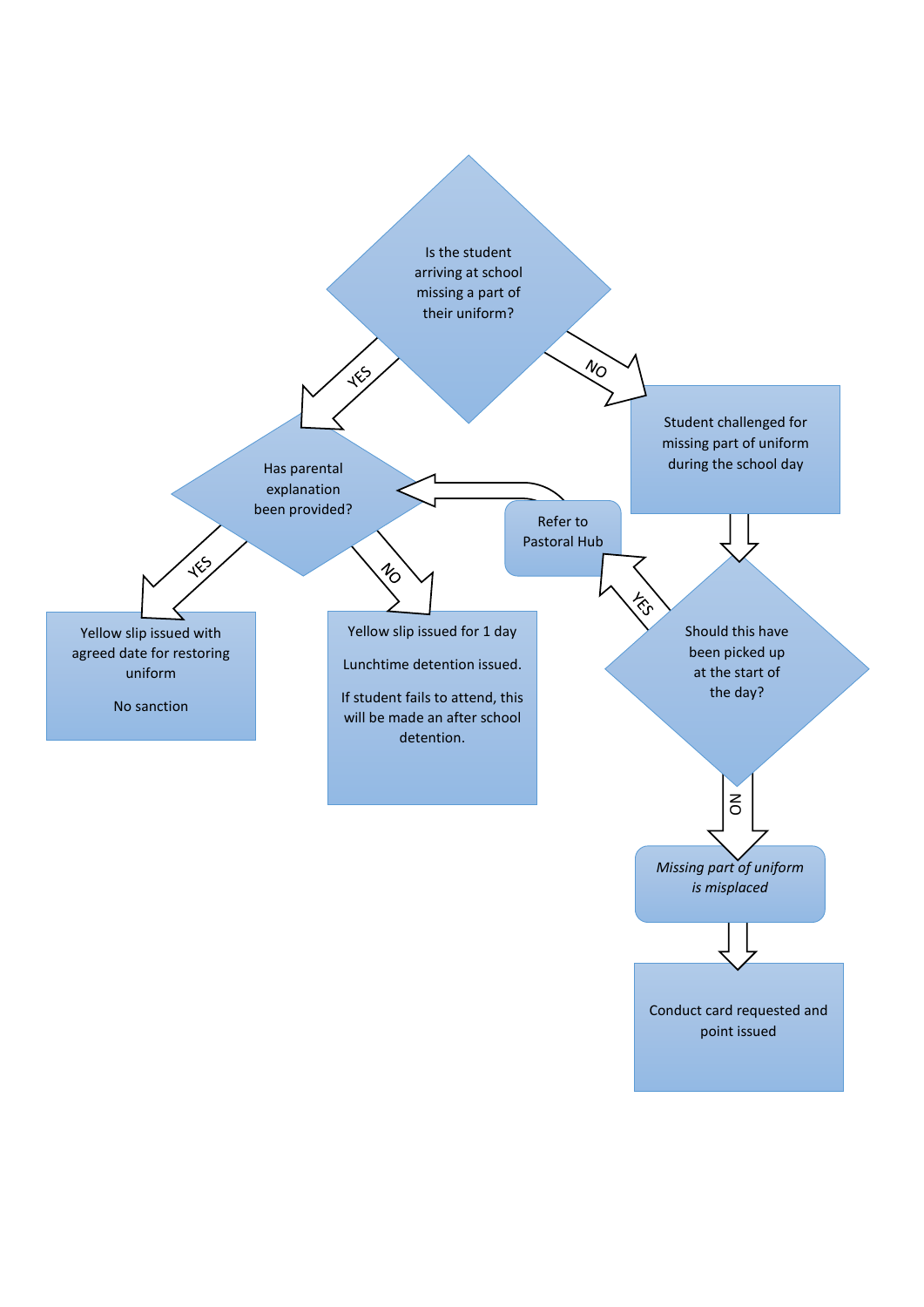In some circumstances, the issue can be resolved by students borrowing spare uniform from the school. The student will be expected to wear this uniform if it is provided by the school.

#### **Detentions**

Detentions are part of the school's consequence system to encourage students to recognise that their behaviour or attitude to learning has not been acceptable. When issued, detentions are compulsory and failure to attend a detention or not meet the expectations of behaviour will result in further consequences. Whilst the Department for Education states that schools are not required to give notice, give reasons, or gain parental consent for a detention, Kingsbury Green Academy will contact parents/carers to make them aware of same-day detentions. It is important that parents/carers keep the school up-to-date with contact telephone numbers and email addresses.

There are two types of detentions:

- Lunchtime detentions are for 20 minutes due to split lunches Year 11 H1 detentions are for 30 minutes
- After school detentions (ASD) from 3pm until 4pm

#### **3. Other Serious Types of Behaviour**

There will be more serious types of behaviour, which will result in a student immediately being sent to H1 or a fixed term exclusion being considered.

#### **Exclusion policy**

The decision to exclude a child from school is always difficult and important. The Principal (or a designated member of the Senior Leadership Team) is able to exclude a student for a fixed period of time. In line with local and national initiatives, the school aims to only use fixed-term exclusions where appropriate and we will first consider suitable alternatives (e.g. H1) that promote a sustainable improvement in behaviour and conduct. Exclusions from school will always be detailed formally in writing and trigger a readmission meeting between the school, the student and parents/carers. The school reserves the right to extend the exclusion if we are not fully satisfied that a sustained improvement in behaviour will immediately follow the readmission. For serious incidents, a fixed term of up to 5 days will be given, to allow sufficient time for an investigation. The views of the excluded student and their parents/carers will be sought. As a Wiltshire school we cannot permanently exclude a student and therefore any student whose behaviour has been considered to be extremely serious or persistently fails to meet our expectations will stay on roll. However, alternative provision will be found for the student and they will not attend mainstream lessons.

#### **Search policy**

<u>.</u>

Schools are authorised by the Department of Education $<sup>1</sup>$  to search students with or without a</sup> student's consent, if it is believed they possess any of the following items:

Knives, blades or weapons, alcohol, illegal drugs, stolen items, tobacco and cigarette papers, lighters, vapours, fireworks, tools, pornographic images and any other items as defined as such from time to time. It shall also include any article that a member of staff reasonably suspects has been, or is likely to be, used to commit an offence or to cause personal injury or damage to the property of any person, including the student themselves.

**Searching students with consent:** Kingsbury Green Academy reserves its right to search a pupil with their consent for any item. Appropriate consideration will be given to factors that may influence the student's ability to give consent. If the student refuses, sanctions will be applied in accordance with this policy.

<sup>1</sup> file:///C:/Users/wr/AppData/Local/Microsoft/Windows/INetCache/IE/J7Q2R2YW/Searching\_screening\_and\_confiscation.pdf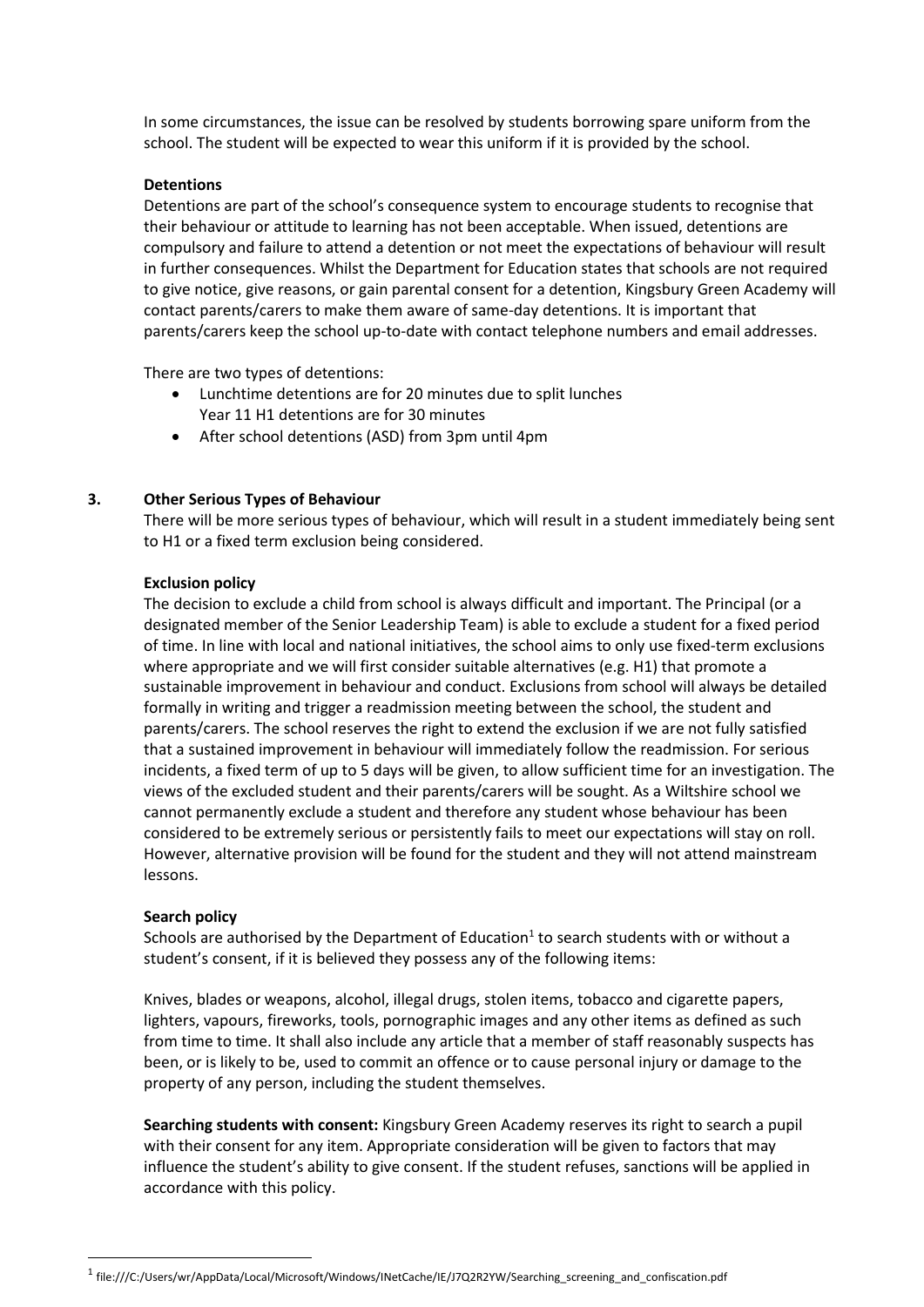**Searches without consent**: In relation to prohibited items, as defined above, the Principal and staff authorised by the Principal, have the right to search a student or their possessions without their consent, where they have reasonable grounds to suspect that a student has a prohibited item in their possession. Searches without consent will only be carried out on school premises or where the member of staff has lawful control or charge over the student, for example on a school trip.

Searches will be conducted in such a manner as to minimise embarrassment or distress. Any search of a student or their possessions will be led by the Principal or by a member of staff designated by the Principal to lead searches in the presence of the student and another member of staff. Where a student is searched, the searcher will be the same gender as the student. However, where a member of staff reasonably believes that there is a risk that serious harm will be caused to a person if the search is not conducted immediately and it is not reasonably practicable to summon another member of staff, a search may be conducted by a member of the opposite sex with a witness present. Where the Principal, or staff authorised by the Principal, finds anything which they have reasonable grounds for suspecting is a prohibited item, they may seize, retain and dispose of that item as appropriate in accordance with the DfE guidance for screening, searching and confiscation.

If a student fails to comply with a search, they will be placed in H1 and a fixed term exclusion will be considered. If deemed appropriate, the school will contact the Police to support the school in dealing with the incident.

#### **Use of reasonable force**

Members of staff have legal provision to use reasonable force to control/restrain a student in line with national guidelines from the Df $E^2$ .

#### **Involvement of Police**

The school and Police work very closely together. There are times when the Police will want to speak to students and these situations tend to fall into one of two categories:

**Informal** – A Police Officer or PCSO (Police Community Support Officer) may drop in to school at any time and chat to students at break, lunch time and after school on an informal basis. Students can feel free during these times to discuss any worries or concerns that they may have as we feel the Police are part of the Student Support Team and we have been working closely with them for a number of years. There may be occasions when staff elicit the support of the Police/PCSO when dealing with matters like theft, cyber bullying, anti-social behaviour etc. This is not a formal interview (See Point 2) and in these cases a member of staff will sit with the student(s) involved and, out of professional courtesy, parents/carers will be informed that a conversation has taken place to help students and staff resolve any concerns. Parents may not be contacted in advance.

**Formal** – There may be occasions when the Police or PCSOs will need to formally interview a student. If this is the case then advice will be taken at the time, usually by a senior member of staff if they are available, if not an appropriate member of staff, as to whether the parent should be contacted to inform them. On rare occasions, the school can be instructed by the Police NOT to make contact with the parent/carer; this is usually because it may jeopardise the Police investigation. In the majority of cases parents/carers are informed of police involvement and they are requested to come into school. There are also cases when the police will need to act with urgency and immediacy to protect student and staff welfare or to preserve evidence. In cases like this, parents will be notified when deemed appropriate by the school.

#### **Peer On Peer Abuse**

-

*See also pages 15-15, 36-37, Part 5 KCSIE and Annex B* 

<sup>2</sup> https://www.gov.uk/government/uploads/system/uploads/attachment\_data/file/444051/Use\_of \_reasonable\_force\_advice\_Reviewed\_July\_2015.pdf (p4-11)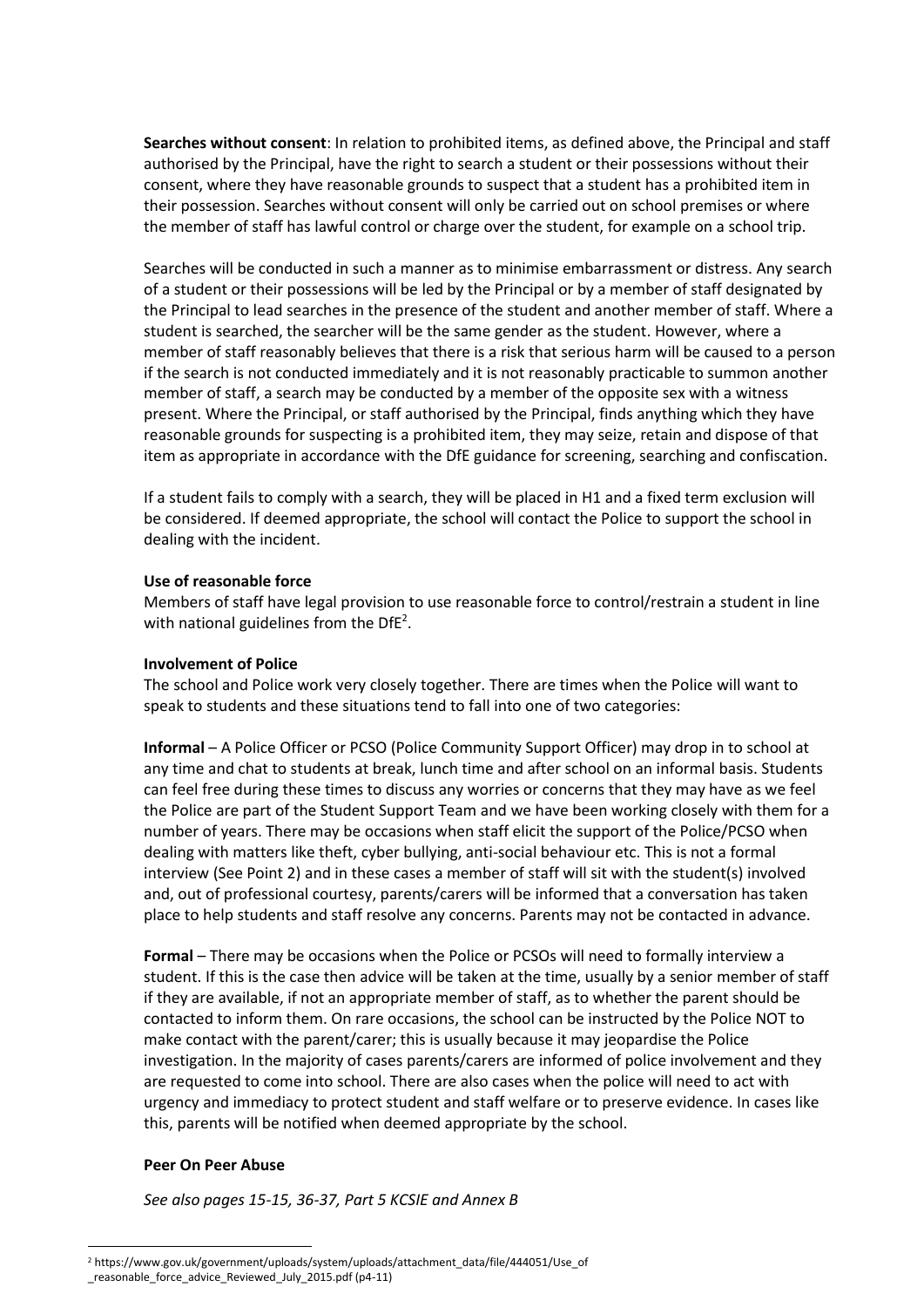We recognise that children are capable of abusing other children. This can happen both inside and outside of school and online. A child may not find it easy to report peer on peer abuse and we recognise that they might show signs or act in ways that they hope an adult will notice, including a change in behaviour. Even if there are no reported cases of peer on peer abuse, we recognise that abuse may still be taking place but not being reported. We understand that the pupil who is perpetrating the abuse may also be at risk of harm and we will make every effort to ensure that the perpetrator is supported appropriately. Peer on peer abuse has no place in our school. All incidents will be logged using our safeguarding system and appropriate sanctions and education around key topics will follow as a subsequence of any peer on peer abuse.

# **Procedures in place to minimise the risk**

- The school's ethos encourages pupils to raise concerns with staff, knowing that they will be listened to, believed and valued. There are posters placed strategically around the school to promote websites and phone numbers of useful agencies/charities to help pupils safeguard themselves..
- Systems are in place for pupils to confidently report abuse, knowing their concerns will be taken seriously. There is also an email address [\(concernforafreind@kingsburygreenacademy.com\)](mailto:concernforafreind@kingsburygreenacademy.com) that pupils can use if they do not wish to openly discuss any issues that are having.
- We deliver a Relationships and Sex Education and Health Education (Secondary) curriculum in line with th[e DfE statutory guidance](https://www.gov.uk/government/publications/relationships-education-relationships-and-sex-education-rse-and-health-education). This develops pupils' understanding of healthy relationships, acceptable behaviour and keeping themselves safe. This curriculum is broad, balanced and covers a range of safeguarding themes. It is progressive across the year groups. – [https://kingsburygreenacademy.com/wp-content/uploads/2021/06/KGA-Relationships-and-sex](https://kingsburygreenacademy.com/wp-content/uploads/2021/06/KGA-Relationships-and-sex-education-2021.pdf)[education-2021.pdf.](https://kingsburygreenacademy.com/wp-content/uploads/2021/06/KGA-Relationships-and-sex-education-2021.pdf)
- Staff receive regular training to ensure they know the signs and indicators which may suggest a pupil is at risk of peer on peer abuse and understand their role and responsibilities to report to the safeguarding team as soon as possible.
- Our school has a zero tolerance approach to abuse and regular staff training ensures that incidents of peer on peer abuse are never passed off as 'banter', part of growing up or 'boys being boys'. All incidents of peer on peer abuse are reported to the safeguarding team and are recorded on CPOMS.
- The school has a behaviour policy in place which is regularly reviewed and sets out the expectations about appropriate behaviour. Our policy makes clear that peer on peer abuse is not acceptable, will never be tolerated and is not an inevitable part of growing up.
- Set out below are the different types of peer on peer abuse and the systems in place to respond to these.

Peer on peer abuse can take the form of:

# **1. Bullying (including Cyberbullying)**

There is no legal definition of bullying. However, it's usually defined as behaviour that is:

- repeated
- intended to hurt someone either physically or emotionally
- often aimed at certain groups, for example because of race, religion, gender or sexual orientation

This can include:

- physical assault
- teasing
- making threats
- name calling
- Cyberbullying bullying via mobile phone or online (for example via email, social networks and chat rooms on gaming platforms)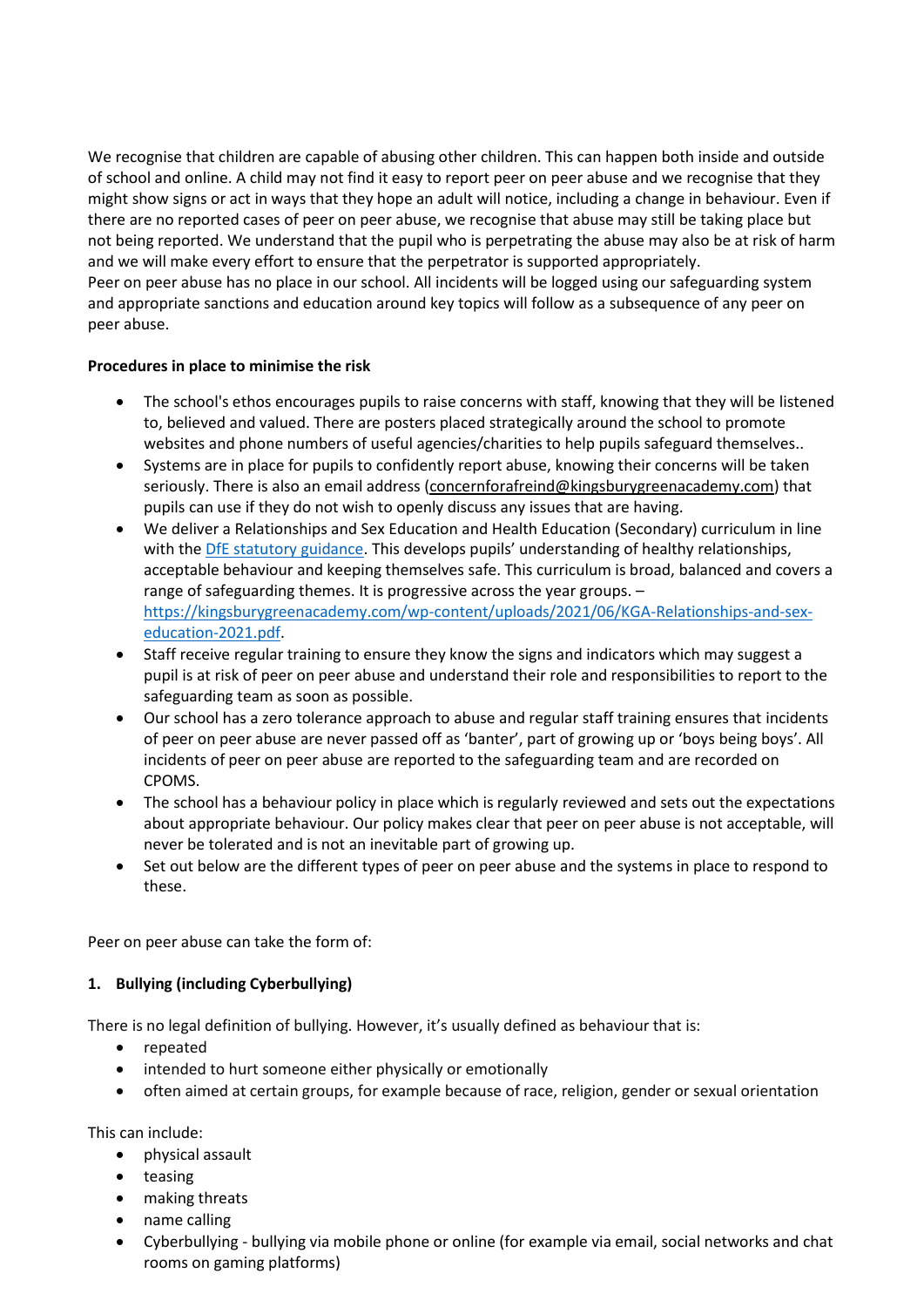- Racist and Religious Bullying: A range of hurtful behaviour, both physical and psychological, that makes a person feel unwelcome, marginalised, excluded, powerless or worthless because of their colour, ethnicity, culture, faith community, national origin or national status;
- Sexual, Sexist and Transphobic Bullying: includes any behaviour, whether physical or non- physical, where sexuality is used as a weapon by boys or girls;
- Homophobic Bullying: targets someone because of their sexual orientation (or perceived sexual orientation);
- Disablist Bullying: targets a young person based on their disability, special needs or health needs. This can include manipulative bullying where a perpetrator forces the victim to act in a certain way or exploiting a certain aspect of the victim's disability.

# **Responding to concerns about bullying**

Pupils who attend our school have the right to learn in safety. We do not tolerate bullying of any kind and will challenge derogatory language and behaviour towards others.

- Any report of bullying is taken seriously.
- Evidence is gathered and those deemed to be bullying will be sanctioned.
- The school also recognises the need to try to prevent further bullying, meaning those caught bullying will also receive support and guidance to try to understand their behaviour and stop it happening again.
- All incidents are recorded on CPOMS into subcategories cyber, transphobic, physical, sexual, homophobic. This list is not designed to be exhaustive and sub-categories may be added continually.
- These sub-categories are analyse every half-term by the safeguarding and pastoral team to identify trends or issues within the whole school and specific year groups.
- *2.* **Sexual abuse** *See pages 138-142 an[d Sexual violence and sexual harassment between children in](https://assets.publishing.service.gov.uk/government/uploads/system/uploads/attachment_data/file/999239/SVSH_2021.pdf)  [schools and colleges \(September 21\)](https://assets.publishing.service.gov.uk/government/uploads/system/uploads/attachment_data/file/999239/SVSH_2021.pdf)*

#### This can include:

Sexual violence and sexual harassment - Sexual violence and sexual harassment can occur between two pupils of **any age and sex,** from Primary, into Secondary and into College. **We recognise that 'it could happen here'.** It can occur through a group of pupils sexually assaulting or sexually harassing a single pupil or group of pupils. Sexual violence and sexual harassment exist on a continuum and may overlap; they can occur online and 'face to face' (both physically and verbally) and are never acceptable.

Sexual violence can include:

- Rape
- Assault by penetration
- Sexual Assault

Sexual harassment can include:

- Sexual comments, such as: telling sexual stories, making lewd comments, making sexual remarks about clothes and appearance, calling someone sexualised names
- Sexual 'jokes' or taunting
- Physical behaviour, such as: deliberately brushing against someone, interfering with someone's clothes and displaying pictures, photos or drawings of a sexual nature
- Inappropriate/unwanted touching
- Consensual and non-consensual sharing of nude and semi-nude images, videos and/or livestreams (also known as sexting or youth produced sexual imagery)
- Up-skirting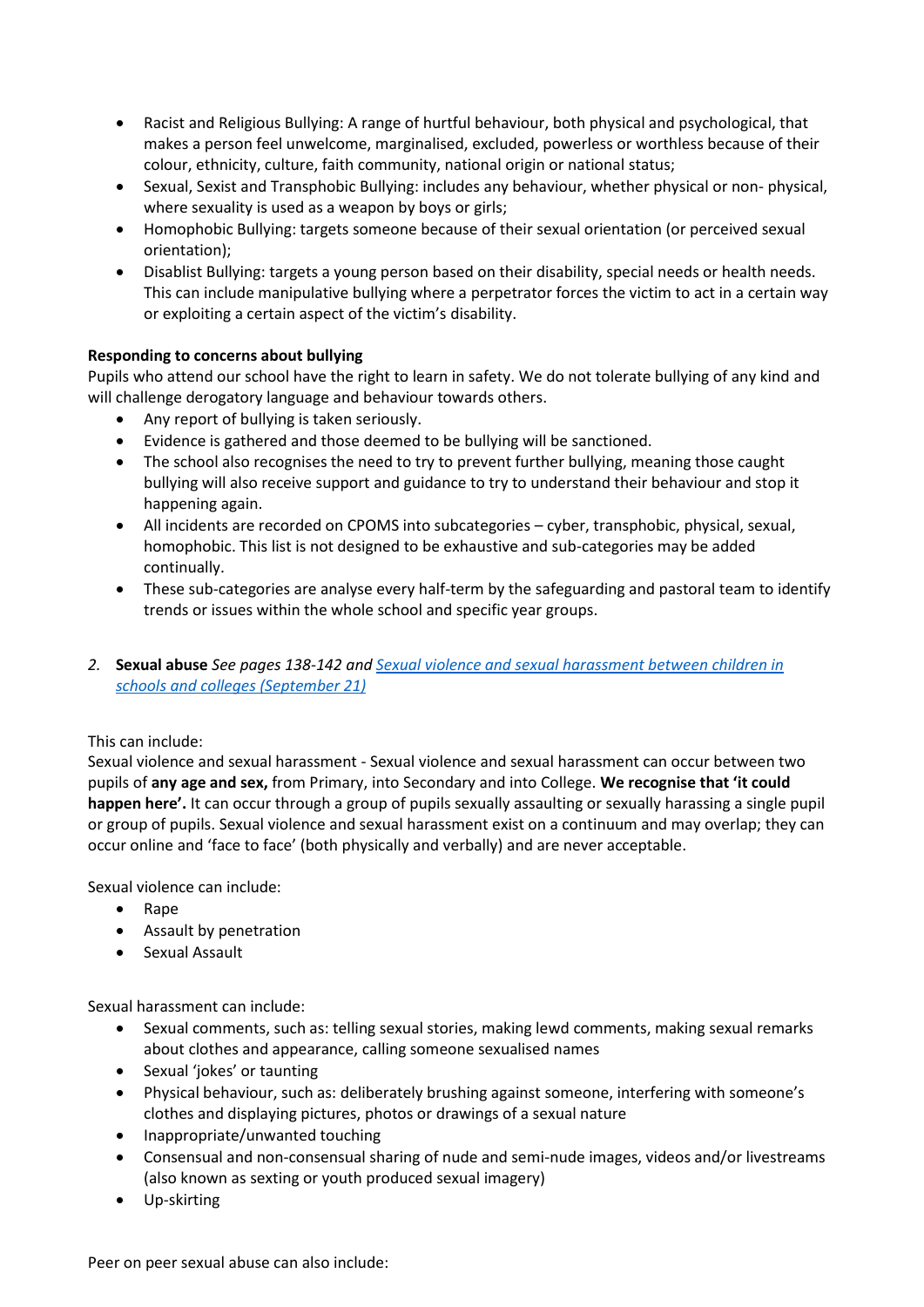- Causing someone to engage in sexual activity without consent, such as forcing someone to strip, touch themselves sexually, or to engage in sexual activity with a third party.
- Initiation/hazing refers to the practice of rituals, challenges, and other activities involving harassment, abuse or humiliation used as a way of initiating a person into a group

# **Responding to concerns about peer on peer sexual abuse**

Step 1

- Immediate consideration should be given as to how best to support and protect the victim and the alleged perpetrator(s) (and any other children involved/impacted upon).
- Step 2
	- **Record** the incident using the school's safeguarding recording procedures and **report** to the DSL / deputy in line with safeguarding and child protection procedures, as soon as possible. Is information about the incident first hand or do other individuals need to be spoken to, to confirm?

#### Step 3

The DSL will consider the following:-

- The wishes of the victim in terms of how they want to proceed. Victims should be given as much control as is reasonably possible over decisions regarding how any investigation will be progressed and support they will be offered. This will however need to be balanced with the school's duty and responsibilities to protect other children.
- Has a criminal offence been committed? If yes, contact the police (See also **['When To call the](https://www.npcc.police.uk/documents/Children%20and%20Young%20people/When%20to%20call%20the%20police%20guidance%20for%20schools%20and%20colleges.pdf)  [Police'](https://www.npcc.police.uk/documents/Children%20and%20Young%20people/When%20to%20call%20the%20police%20guidance%20for%20schools%20and%20colleges.pdf)** (NPCC) .
- Ages of pupils / developmental stage.
- Whether there is a power imbalance between the children.
- Whether the alleged incident is a one off incident or there is a sustained pattern.
- Any on-going risks to the victim, other children, or staff.
- Other related issues and the wider context, including whether there is evidence of the victim/s being exploited, criminally and/or sexually.

#### Step 4

- If there is no evidence to suggest that a criminal offence has taken place the DSL will consider next steps, in discussion with parents/carers unless to do so would increase the risk to the pupils involved.
- If there is evidence to suggest that a criminal offence has taken place the DSL will follow the guidance on pages 109-111 of KCSIE. Any report to the police will be in parallel with a referral to children's services.

This will typically involve:-

- Considering support, including Early Help support for both the victim and perpetrator (does the perpetrator have unmet needs?)
- Making a referral to children's social care if the victim has been harmed, or is at risk of harm.
- Making a referral to children's/adult's social care if the perpetrator is at risk of harm / being harmed (under-lying welfare and safety concerns which may have triggered behaviours).
- Writing a risk assessment for pupils, who have been identified as being at increased risk of peer on peer abuse (considered for both the pupil perpetrating the abuse and the pupil who is the victim) to include protection and support.
- Considering targeted education about healthy relations for the perpetrator and any additional sanctions under the school's behaviour policy.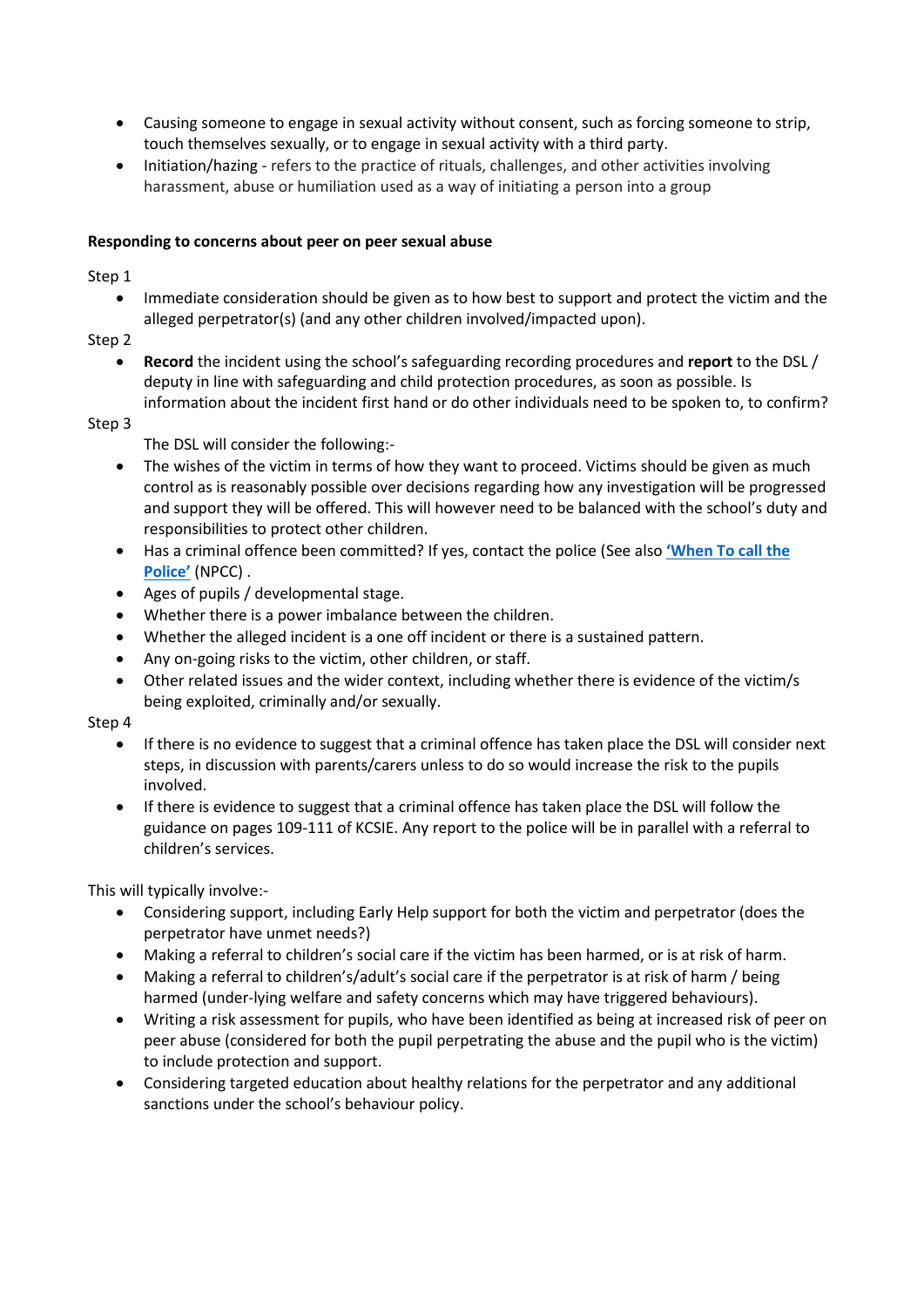# **Additional guidance for responding to consensual and non-consensual sharing of nude and semi-nude images, videos and/or livestreams**

# Step 1

- Report to your DSL/DDSL immediately.
- **Never** view, copy, print, share, store or save the imagery yourself, or ask a child to share or download – **this is illegal**.
- If you have already viewed the imagery by accident (e.g. if a young person has showed it to you before you could ask them not to), report this to the DSL (or equivalent) and seek support.
- **Do not** delete the imagery or ask the young person to delete it.
- **Do not** ask the child/children or young person(s) who are involved in the incident to disclose information regarding the imagery. This is the responsibility of the DSL (or equivalent).
- **Do not** share information about the incident with other members of staff, the young person(s) it involves or their, or other, parents and/or carers.
- **Do not** say or do anything to blame or shame any young people involved.
- **Do** explain to them that you need to report it and reassure them that they will receive support and help from the DSL (or equivalent).  *Taken from [UKCIS guidance](https://www.gov.uk/government/publications/sharing-nudes-and-semi-nudes-advice-for-education-settings-working-with-children-and-young-people)*

Step 2

• The DSL/DDSL will hold an initial review meeting with appropriate staff. This may include the staff member who was initially made aware of the incident/concern and the leadership team.

The following risk factors will be considered:-

- Significant age difference between the sender/receiver involved
- If staff recognise the pupil as more vulnerable than is usual (ie at risk)
- If the image is of a severe or extreme nature
- If the situation is not isolated and the image has been more widely distributed
- If this is not the first time the pupil has been involved in a sexting act
- If other knowledge of either the sender/recipient  $\frac{1}{2}$  may add cause for concern (ie difficult home circumstances)

#### Step 3

• A referral will be made to children's and/or the police immediately if there is a concern that a child or young person has been harmed or is at risk of immediate harm at any point in the process.

# Step 4

• Interviews will take place with those involved.

Step 5

• Parents/carers should be informed at an early stage and involved in the process in order to best support the child or young person, unless there is good reason to believe that involving them would put the child or young person at risk.

Step 6

• Safeguarding records will be updated using the school's safeguarding recording procedures, including actions taken / not taken and the justification for these decisions (linked to the points above).

# **Harmful Sexual Behaviour**

*Sexually harmful behaviour from children does not always occur with the intent to harm others. There may be many reasons why a child engages in sexually harmful behaviour and it may be just as distressing to the child who instigates it as well as the child it is intended towards. For this reason, consideration will always be given to how the child displaying the behaviour is supported, in addition to the 'victim' of the behaviour. This may include a referral to social care. Sexually harmful behaviour may range from inappropriate sexual language, inappropriate role play, to sexually touching another or sexual assault / abuse.* 

# Taken from Tri.X 'Peer on Peer Abuse' Briefing 198 (Feb 2017)

To support our judgements about sexualised behaviours we refer to the 'Brook Sexual Behaviours Traffic [Light Tool'](https://www.brook.org.uk/training/wider-professional-training/sexual-behaviours-traffic-light-tool/). Where a behaviour is identified as amber or red our safeguarding procedures will be followed